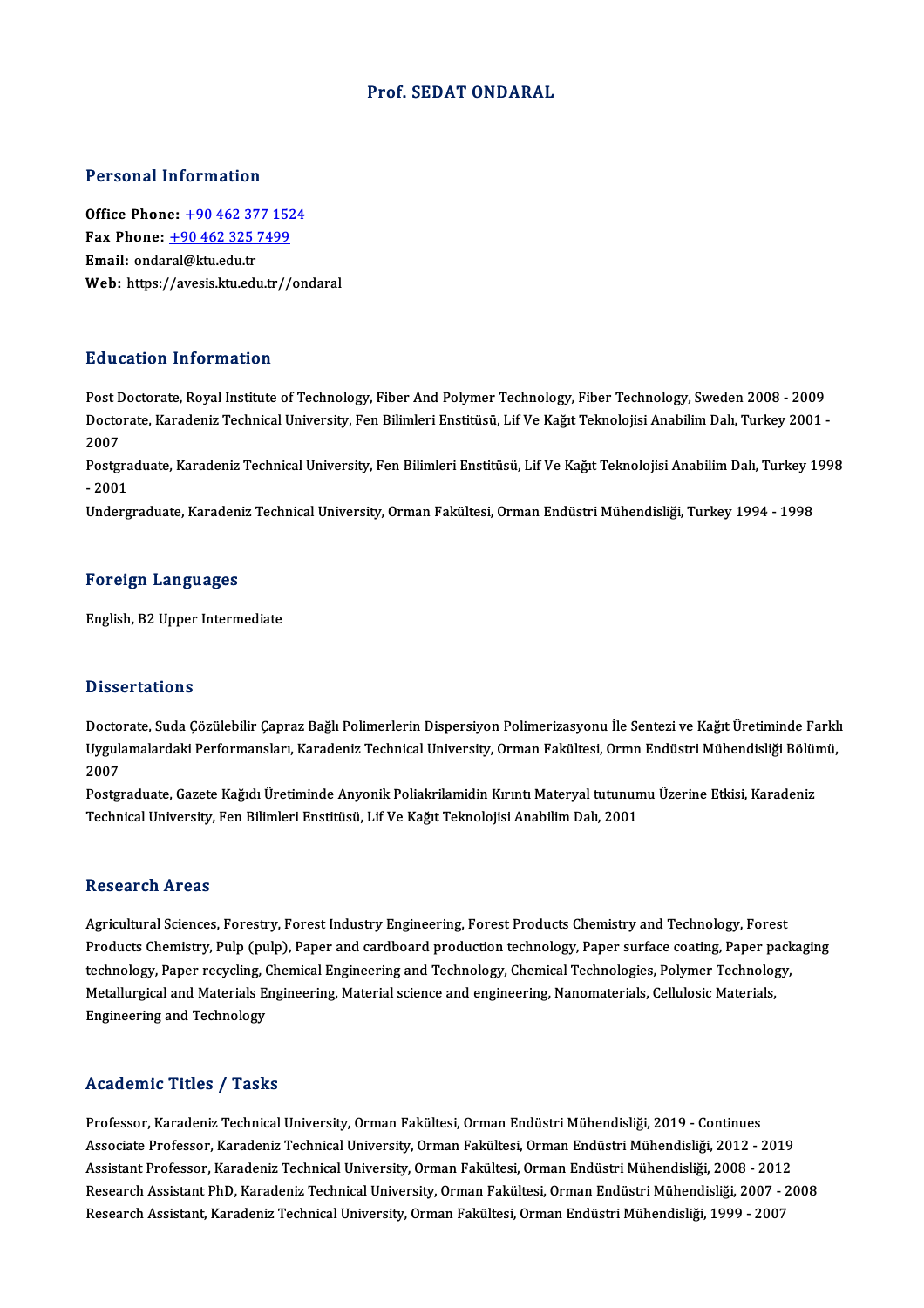#### Advising Theses

Advising Theses<br>ONDARAL S., Nano ve Mikrofibril Selülozların Kağıt Üretiminde Kullanımı ve Kuartz Kristal Mikro Terazi ile Adsorpsiyon<br>Calismaları, Pestaraduata G.Heseoğlu(Student), 2015 raa vasıng "rasses"<br>ONDARAL S., Nano ve Mikrofibril Selülozların Kağıt Üre<br>Çalışmaları, Postgraduate, G.Hocaoğlu(Student), 2015<br>ONDARAL S. Bivonolialektrolit Komplekslerin Üretimi ONDARAL S., Nano ve Mikrofibril Selülozların Kağıt Üretiminde Kullanımı ve Kuartz Kristal Mikro Terazi ile Adsorpsiy<br>Çalışmaları, Postgraduate, G.Hocaoğlu(Student), 2015<br>ONDARAL S., Biyopolielektrolit Komplekslerin Üretimi

Çalışmaları, Postgraduate, G.Hocaoğlu(<br>ONDARAL S., Biyopolielektrolit Komple<br>Postgraduate, M.Emin(Student), 2014<br>ONDARAL S. Koğrt Ünetiminde Katyoni ONDARAL S., Biyopolielektrolit Komplekslerin Üretimi ve Kuru Sağlamlık Maddesi Olarak Kağıt Üretiminde Kullanımı,<br>Postgraduate, M.Emin(Student), 2014<br>ONDARAL S., Kağıt Üretiminde Katyonik Poliakrilamid/Bentonit Esaslı Mikr

Postgraduate, M.Emin(Student), 2014<br>ONDARAL S., Kağıt Üretiminde Katyonik Poliakrilamid/Bentonit Esaslı Mikropartikül Kümelendirme Sisteminin Dolgu<br>Maddesi Tutunumu ve Süzülme Prosesindeki Etkinliği, Postgraduate, O.Çağlar

#### Articles Published in Journals That Entered SCI, SSCI and AHCI Indexes

rticles Published in Journals That Entered SCI, SSCI and AHCI Indexes<br>I. The adsorption of phosphate-buffered saline to model films composed of nanofibrillated cellulose The adsorpt<br>and gelatin<br>
ONDARALS and gelatin<br>ONDARAL S., Celik E., Kurtulus O. C. and gelatin<br>ONDARAL S., Celik E., Kurtulus O. C.<br>JOURNAL OF APPLIED BIOMATERIALS & FUNCTIONAL MATERIALS, vol.17, no.1, 2019 (Journal Indexed in SCI)<br>Chitasan adsorption on nanofibrillated sellulese with different aldebyde ONDARAL S., Celik E., Kurtulus O. C.<br>I . GOURNAL OF APPLIED BIOMATERIALS & FUNCTIONAL MATERIALS, vol.17, no.1, 2019 (Journal Indexed in SCI)<br>II. Chitosan adsorption on nanofibrillated cellulose with different aldehyde cont JOURNAL OF APPLIED BIOMATERIA<br>Chitosan adsorption on nanofib<br>with phosphate buffered saline<br>ONDARAL S. ColligE. Kurtulus O. C. II. Chitosan adsorption on nanofibrillated cellulose with different aldehyde content and interaction<br>with phosphate buffered saline<br>ONDARAL S., Celik E., Kurtulus O. C. , ASIKUZUN E., Yakin I. CARBOHYDRATE POLYMERS, vol.186, pp.192-199, 2018 (Journal Indexed in SCI) ONDARAL S., Celik E., Kurtulus O. C. , AŞIKUZUN E., Yakin I.<br>CARBOHYDRATE POLYMERS, vol.186, pp.192-199, 2018 (Journal Indexed in SCI)<br>III. Aldehyde Starch Complexes: Adsorption on Cellulose Model Film and Performance as a CARBOHYDRATE POLYMERS,<br>Aldehyde Starch Complexe<br>Additive for Papermaking Aldehyde Starch Complexes: Adsorption on Cellulos<br>Additive for Papermaking<br>ONDARAL S., Kurtulus O. C. , Ozturk G., Ergun M. E. , Yakin I.<br>PIOPESQUPCES .vol.12, no.2, np.4470,4492,2019 (Journal Additive for Papermaking<br>ONDARAL S., Kurtulus O. C. , Ozturk G., Ergun M. E. , Yakin I.<br>BIORESOURCES, vol.13, no.2, pp.4470-4483, 2018 (Journal Indexed in SCI)<br>Adeemtien of Yvleslusen ente Gellulese Surfasse of Different M ONDARAL S., Kurtulus O. C. , Ozturk G., Ergun M. E. , Yakin I.<br>BIORESOURCES, vol.13, no.2, pp.4470-4483, 2018 (Journal Indexed in SCI)<br>IV. Adsorption of Xyloglucan onto Cellulose Surfaces of Different Morphologies: An Entr BIORESO<br>Adsorpt<br>Process Adsorption of Xyloglucan onto Cellulose Surfaces of Different Morphologies: An En<br>Process<br>Benselfelt T., Cranston E. D. , ONDARAL S., Johansson E., Brumer H., Rutland M. W. , Wagberg L.<br>BIOMACROMOLECULES vol.17 no.9 nn.290 Process<br>Benselfelt T., Cranston E. D. , ONDARAL S., Johansson E., Brumer H., Rutland M. W. , Wagberg L.<br>BIOMACROMOLECULES, vol.17, no.9, pp.2801-2811, 2016 (Journal Indexed in SCI) Benselfelt T., Cranston E. D., ONDARAL S., Johansson E., Brumer H., Rutland M. W., Wagberg L.<br>BIOMACROMOLECULES, vol.17, no.9, pp.2801-2811, 2016 (Journal Indexed in SCI)<br>V. Cationic And Anionic Nanofibrilated Celluloses A ONDARAL S., Hocaoğlu G., Ergün M. E. Cationic And Anionic Nanofibrilated Celluloses As Dry Stregth Additives For Paperm<br>ONDARAL S., Hocaoğlu G., Ergün M. E.<br>CELLULOSE CHEMISTRY AND TECHNOLOGY, vol.49, pp.617-623, 2015 (Journal Indexed in SCI)<br>CATIONIC AND ANI VI. CATIONIC AND ANIONIC NANOFIBRILLATED CELLULOSES AS DRY STREGTH ADDITIVES FOR CELLULOSE CHEMISTRY AND TECHNOLOGY, vol.49, pp.617-623, 2015 (Journal Indexed in SCI) ONDARAL S.,HocaogluG.,ErgunM.E. CELLULOSECHEMISTRYANDTECHNOLOGY,vol.49,pp.617-623,2015 (Journal Indexed inSCI) ONDARAL S., Hocaoglu G., Ergun M. E.<br>CELLULOSE CHEMISTRY AND TECHNOLOGY, vol.49, pp.617-623, 2015 (Journal Indexed in SCI)<br>VII. The efficiency of tannin as a formaldehyde scavenger chemical in medium density fiberboard<br>Per CELLULOSE CHEMISTRY AND TECHNOLOGY, vo<br>The efficiency of tannin as a formaldehyde<br>Boran S., USTA M., ONDARAL S., GÜMÜŞKAYA E.<br>COMPOSITES PAPT P. ENCINEERING vol.43, po. The efficiency of tannin as a formaldehyde scavenger chemical in medium density fil<br>Boran S., USTA M., ONDARAL S., GÜMÜŞKAYA E.<br>COMPOSITES PART B-ENGINEERING, vol.43, no.5, pp.2487-2491, 2012 (Journal Indexed in SCI)<br>Effec Boran S., USTA M., ONDARAL S., GÜMÜŞKAYA E.<br>COMPOSITES PART B-ENGINEERING, vol.43, no.5, pp.2487-2491, 2012 (Journal Indexed in SCI)<br>VIII. Effect of fiber modification with carboxymethyl cellulose on the efficiency of a mi COMPOSITES PART B-E<br>Effect of fiber modif<br>flocculation system<br>ONDARAL S. Kurtulus Effect of fiber modification with<br>flocculation system<br>ONDARAL S., Kurtulus O. C. , USTA M.<br>CHEMICAL BARERS vol. 65, po. 1, pp. 1 flocculation system<br>ONDARAL S., Kurtulus O. C. , USTA M.<br>CHEMICAL PAPERS, vol.65, no.1, pp.16-22, 2011 (Journal Indexed in SCI)<br>Effects of Dissolved Oxsanis Compounds and Electrolyte on Brasi ONDARAL S., Kurtulus O. C. , USTA M.<br>CHEMICAL PAPERS, vol.65, no.1, pp.16-22, 2011 (Journal Indexed in SCI)<br>IX. Effects of Dissolved Organic Compounds and Electrolyte on Precipitated Calcium Carbonate<br>Patention in Panarmak CHEMICAL PAPERS, vol.65, no<br>Effects of Dissolved Organ<br>Retention in Papermaking<br>ONDAPALS USTA M Effects of Dissolved<br>Retention in Paperr<br>ONDARAL S., USTA M.<br>INDUSTRIAL & ENCIN Retention in Papermaking<br>ONDARAL S., USTA M.<br>INDUSTRIAL & ENGINEERING CHEMISTRY RESEARCH, vol.49, no.23, pp.12185-12190, 2010 (Journal Indexed in<br>SCI) ONDARAL S., USTA M. INDUSTRIAL & ENGINEERING CHEMISTRY RESEARCH, vol.49, no.23, pp.12185-12190, 2010 (Journal Indexed<br>SCI)<br>X. Using jet mixing to prepare polyelectrolyte complexes: Complex properties and their interaction<br>with silicar avide s SCI)<br>Using jet mixing to prepare<br>with silicon oxide surfaces<br>Ankerfors C. ONDARALS. We Using jet mixing to prepare polyelectrolyte<br>with silicon oxide surfaces<br>Ankerfors C., ONDARAL S., Wagberg L., Odberg L.<br>JOUPNAL OF COLLOID AND INTERFACE SCIENCE with silicon oxide surfaces<br>Ankerfors C., ONDARAL S., Wagberg L., Odberg L.<br>JOURNAL OF COLLOID AND INTERFACE SCIENCE, vol.351, no.1, pp.88-95, 2010 (Journal Indexed in SCI)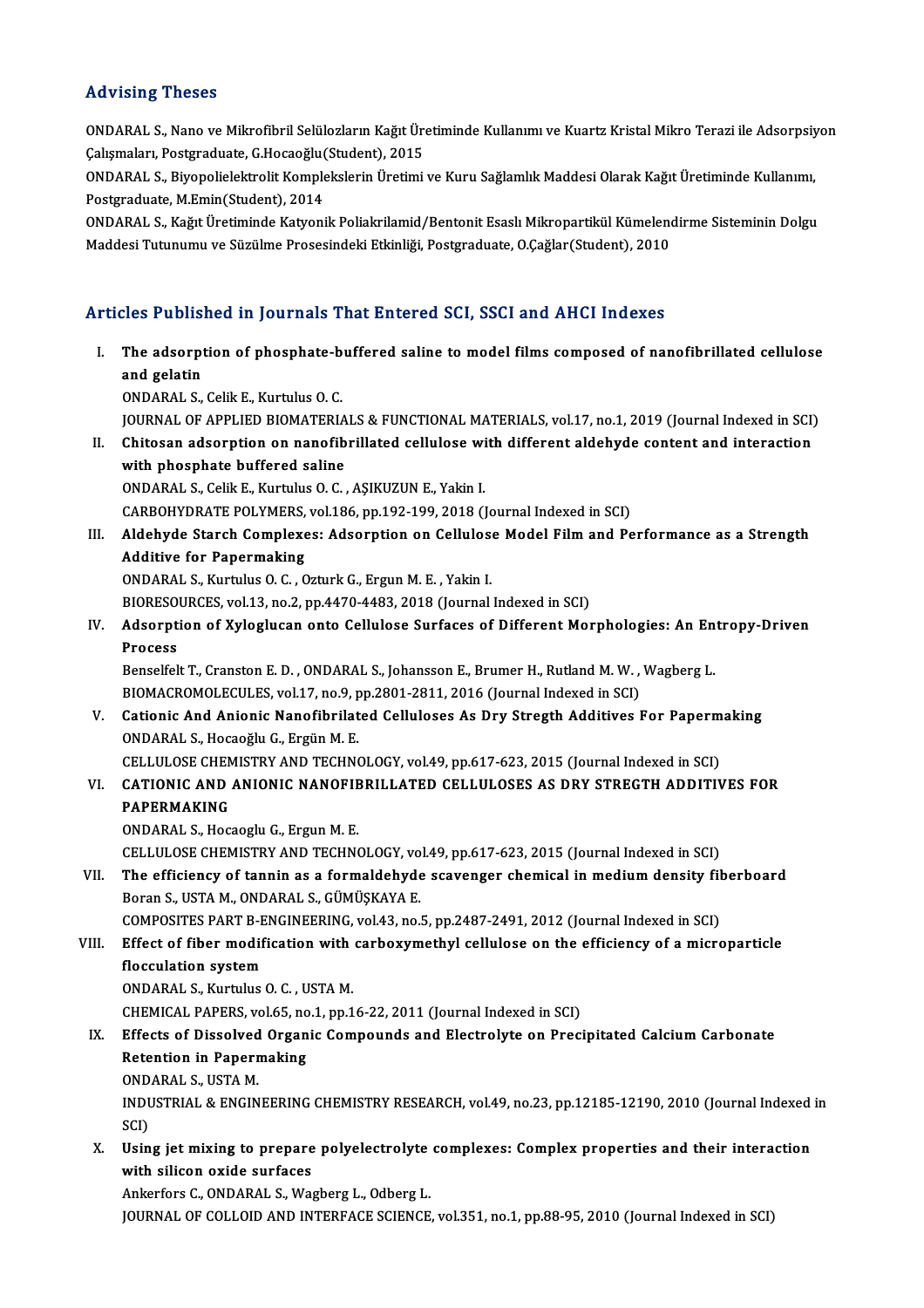| XI.    | Surface-Induced Rearrangement of Polyelectrolyte Complexes: Influence of Complex Composition on                                          |
|--------|------------------------------------------------------------------------------------------------------------------------------------------|
|        | <b>Adsorbed Layer Properties</b>                                                                                                         |
|        | ONDARAL S., Ankerfors C., Odberg L., Wagberg L.                                                                                          |
|        | LANGMUIR, vol.26, no.18, pp.14606-14614, 2010 (Journal Indexed in SCI)                                                                   |
| XII.   | The Synthesis of Water Soluble Cationic Microgels by Dispersion Polymerization: Their Performance                                        |
|        | in Kaolin Deposition Onto Fiber                                                                                                          |
|        | ONDARAL S., USTA M., GÜMÜŞDERELİOĞLU M., ARSU N., Balta D. K.                                                                            |
|        | JOURNAL OF APPLIED POLYMER SCIENCE, vol.116, no.2, pp.1157-1164, 2010 (Journal Indexed in SCI)                                           |
| XIII.  | Adsorption of xyloglucan on the smooth celluloses films with different crystallinity                                                     |
|        | Wagberg L., Ondaral S., Brumer H.                                                                                                        |
|        | ABSTRACTS OF PAPERS OF THE AMERICAN CHEMICAL SOCIETY, vol.239, 2010 (Journal Indexed in SCI)                                             |
| XIV.   | Termite Resistance of MDF Panels Treated with Various Boron Compounds                                                                    |
|        | Usta M., Ustaömer D., Kartal S. N., Ondaral S.                                                                                           |
|        | INTERNATIONAL JOURNAL OF MOLECULAR SCIENCES, vol.10, no.6, pp.2789-2797, 2009 (Journal Indexed in SCI)                                   |
| XV.    | Fixation of dissolved and colloidal substances on fibres and silicon oxide surfaces using water                                          |
|        | soluble cross-linked cationic polymers                                                                                                   |
|        | ONDARAL S., USTA M., Wagberg L., Gümüşderelioğlu M., ONDARAL M.                                                                          |
|        | CELLULOSE CHEMISTRY AND TECHNOLOGY, vol.42, pp.61-69, 2008 (Journal Indexed in SCI)                                                      |
| XVI.   | FIXATION OF DISSOLVED AND COLLOIDAL SUBSTANCES ON FIBERS AND SILICON OXIDE SURFACES<br>USING WATER SOLUBLE CROSSLINKED CATIONIC POLYMERS |
|        | ONDARAL S., USTA M., Wagberg L., GÜMÜŞDERELİOĞLU M., ONDARAL M.                                                                          |
|        | CELLULOSE CHEMISTRY AND TECHNOLOGY, vol.42, pp.61-69, 2008 (Journal Indexed in SCI)                                                      |
| XVII.  | Comparative Properties of Pulp and Paper Obtained From Kraft-ethanol and Kraft-Ethylene Glycol                                           |
|        | Properties                                                                                                                               |
|        | USTA M., BORAN S., GÜMÜŞKAYA E., ONDARAL S., BALABAN M.                                                                                  |
|        | CELLULOSE CHEMISTRY AND TECHNOLOGY, vol.41, pp.313-320, 2007 (Journal Indexed in SCI)                                                    |
| XVIII. | Comparative properties of the pulp and paper obtained from kraft-ethanol and kraft-ethylene glycol                                       |
|        | processes                                                                                                                                |
|        | USTA M., Boran S., GÜMÜŞKAYA E., ONDARAL S., Balaban M.                                                                                  |
|        | CELLULOSE CHEMISTRY AND TECHNOLOGY, vol.41, pp.311-318, 2007 (Journal Indexed in SCI)                                                    |
| XIX.   | Hyperbranched polymers as a fixing agent for dissolved and colloidal substances on fiber and SIO2                                        |
|        | surfaces                                                                                                                                 |
|        | Wagberg L., Ondaral S., Enarsson L.                                                                                                      |
|        | INDUSTRIAL & ENGINEERING CHEMISTRY RESEARCH, vol.46, no.7, pp.2212-2219, 2007 (Journal Indexed in SCI)                                   |
| XX.    | The adsorption of hyperbranched polymers on silicon oxide surfaces                                                                       |
|        | Ondaral S., Wagberg L., Enarsson L.                                                                                                      |
|        | JOURNAL OF COLLOID AND INTERFACE SCIENCE, vol.301, no.1, pp.32-39, 2006 (Journal Indexed in SCI)                                         |
| XXI.   | The Effects of Oxygen and Hydrogen Peroxide (H2O2) on the Crystalline Structure of Cellulose                                             |
|        | <b>During Soda Pulping</b>                                                                                                               |
|        | Gümüşkaya E., Usta M., Odabaş Serin Z., Ondaral S., Ustaömer D.                                                                          |
|        | Cellulose Chemistry And Technology, vol.40, pp.259-264, 2006 (Journal Indexed in SCI Expanded)                                           |
| XXII.  | The effects of oxygen and hydrogen peroxide (H2O2) on the crystalline structure of cellulose during                                      |
|        | soda pulping                                                                                                                             |
|        | Guemueskaya E., usta M. U., Serin Z. O., Ondaral S., Ustaoemer D.                                                                        |
|        | CELLULOSE CHEMISTRY AND TECHNOLOGY, vol.40, pp.259-264, 2006 (Journal Indexed in SCI)                                                    |
|        |                                                                                                                                          |

### Articles Published in Other Journals

rticles Published in Other Journals<br>I. PLS Kontrol Ünitesi İlaveli Presle Farklı Pres Şartları Altında Üretilen MDF'lerin Bazı Fiziksel ve<br>Mekanik Özellikleri mes 1 denencu m<br>PLS Kontrol Ünites<br>Mekanik Özellikleri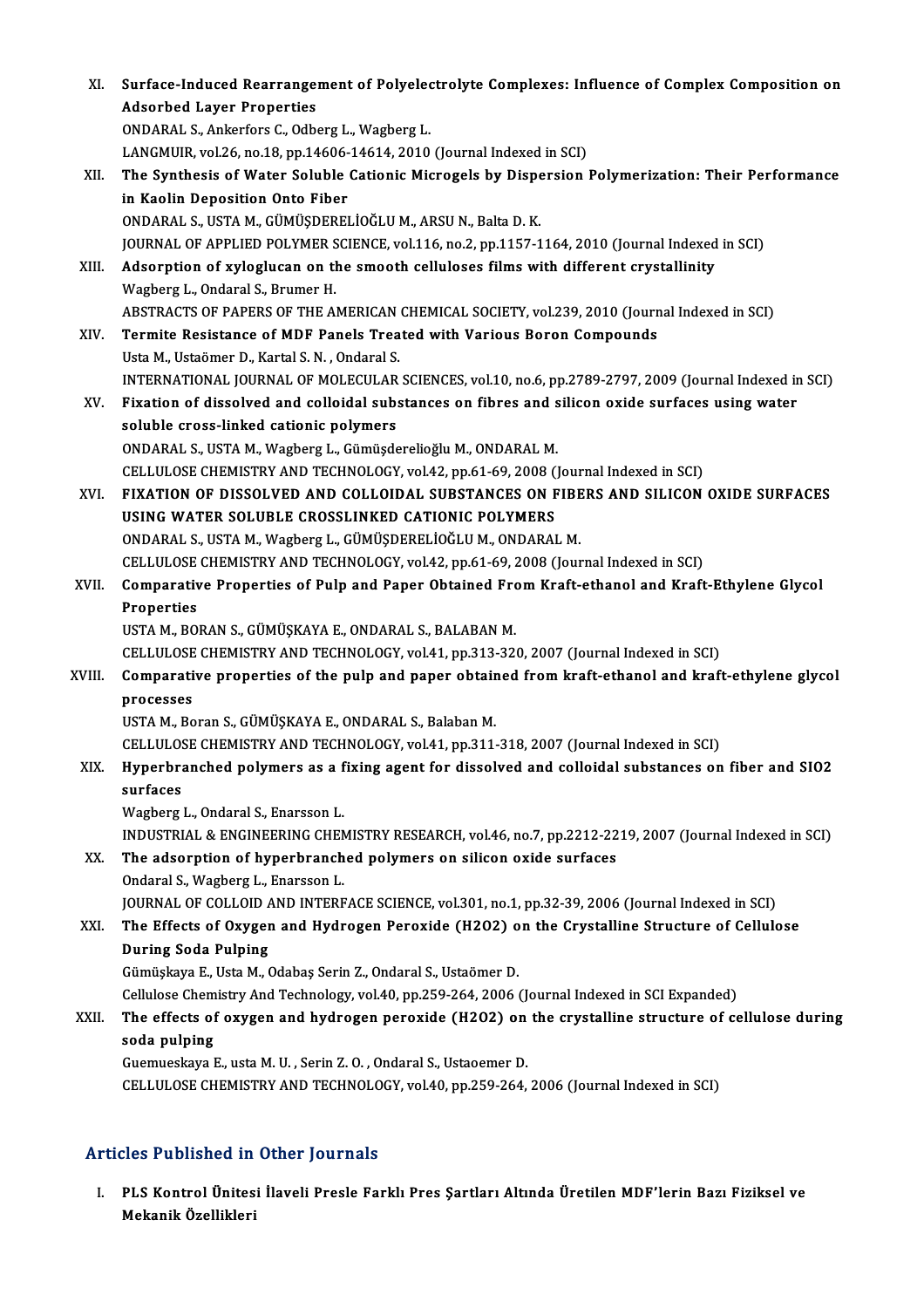BORANS.,USTAM.,ONDARAL S.

Bartın Üniversitesi Orman Fakültesi Dergisi, vol.1, pp.278-287, 2009 (National Refreed University Journal)

BORAN S., USTA M., ONDARAL S.<br>Bartın Üniversitesi Orman Fakültesi Dergisi, vol.1, pp.278-287, 2009 (National Refreed University Jou<br>II. The Performance of Anionic Polyacrylamide as A Retention Aid in Newsprint Producti Bartın Ünivel<br>**The Perfori**<br>ONDARAL S.<br>Kefkes Ünive The Performance of Anionic Polyacrylamide as A Retention Aid in Newsprint Production<br>ONDARAL S.<br>Kafkas Üniversitesi, Artvin Orman Fakültesi Dergisi, vol.1, no.2, pp.24-30, 2004 (National Refreed University<br>Journal)

ONDARA<br>Kafkas Ü<br>Journal)<br>Pu<del>ğd</del>ay Kafkas Üniversitesi, Artvin Orman Fakültesi Dergisi, vol.1, no.2, pp.24-30, 2004 (National Refreed University<br>Journal)<br>III. Buğday (Triticum aestivum L.) Sapı Soda-Oksijen Kağıt Hamurunun Kimyasal ve Kristal Yapısı ile<br>Ant

Journal)<br>Buğday (Triticum aestivum L.) Sapı<br>optik Özellikleri Arasındaki İlişkiler<br>CÜMÜSKAYA E. Serin Z. ONDARAL S. US Buğday (Triticum aestivum L.) Sapı Soda-Oksij<br>optik Özellikleri Arasındaki İlişkiler<br>GÜMÜŞKAYA E., Serin Z., ONDARAL S., USTAÖMER D.<br>Kafkes Üniversitesi, Artvin Orman Fakültesi Dersisi

optik Özellikleri Arasındaki İlişkiler<br>GÜMÜŞKAYA E., Serin Z., ONDARAL S., USTAÖMER D.<br>Kafkas Üniversitesi - Artvin Orman Fakültesi Dergisi, vol.1, no.2, pp.14-20, 2003 (National Refreed University GÜMÜŞK<br>Kafkas Ü<br>Journal)<br>Puğday Kafkas Üniversitesi - Artvin Orman Fakültesi Dergisi, vol.1, no.2, pp.14-20, 2003 (National Refreed University<br>Journal)<br>IV. Buğday (Triticum aestevum L.) Sapı Soda-Oksijen Kağıt Hamurunun Kimyasal ve Kristal Yapısı ile<br>Ont

Journal)<br>IV. Buğday (Triticum aestevum L.) Sapı Soda-Oksijen Kağıt Hamurunun Kimyasal ve Kristal Yapısı ile<br>Optik Özellikleri Arasındaki İlişkiler

GÜMÜŞKAYAE.,SerinZ.,OndaralS.,UstaömerD.

Kafkas Üniversitesi Artvin Orman Fakültesi Dergisi, vol.4, pp.14-21, 2003 (National Refreed University Journal)

### Books&Book Chapters

I. Türkiye Ormancılığı: 2019 LS & BSON SHAPOSS<br>Türkiye Ormancılığı: 2019<br>AKSOY N., ÖZALP ALAGÖZ G., ATMİŞ E., AYANOĞLU S., BİLGİLİ Y., CEBECİ M. A. , ÇOLAK A. H. , ÇOSGUN U.,<br>FRDÖNMEZ G. FRTUĞRUL M. et al ERDÖNMEZ C., ERTUĞRUL M., et al.<br>Türkiye Ormancılar Derneği, Kuban Matbaacılık Yayıncılık, Ankara, 2019 AKSOY N., ÖZALP ALAGÖZ G., ATMİŞ E., AYANOĞLU S., BİLGİLİ Y., CEBECİ<br>ERDÖNMEZ C., ERTUĞRUL M., et al.<br>Türkiye Ormancılar Derneği, Kuban Matbaacılık Yayıncılık, Ankara, 2019

### Refereed Congress / Symposium Publications in Proceedings

- efereed Congress / Symposium Publications in Proceedings<br>I. USE OF SILICONE BASED CHEMICALS IN THE MEDIUM DENSITY FIBERBOARD PRODUCTION **THE CONDITIONS OF SILICONE BASED CHEMI<br>
ONDARAL M., USTA M., ONDARAL S.<br>
OPENKO International Equat Product** ORENKO-InternationalForestProductsCongress,Trabzon,Turkey,25 -29 September 2018 ONDARAL M., USTA M., ONDARAL S.<br>ORENKO-International Forest Products Congress, Trabzon, Tu<br>II. Producing of Nanocellulose-Gelatin Based Composites<br>ELIDTULUS O G. EMIN N. ASIVIZIJN E. ONDARAL S. ORENKO-International Forest Products Congress, Tra<br>Producing of Nanocellulose-Gelatin Based Com<br>KURTULUŞ O.Ç. , EMİN N., AŞIKUZUN E., ONDARAL S.<br>1st International Technology Sciences and Decisn Syr
- KURTULUȘ O. Ç. , EMİN N., AŞIKUZUN E., ONDARAL S.<br>1st International Technology Sciences and Design Symposium, Giresun, Turkey, 27 29 June 2018 KURTULUŞ O. Ç. , EMİN N., AŞIKUZUN E., ONDARAL S.<br>1st International Technology Sciences and Design Symposi<br>III. Studies on biopolymeric additives for papermaking<br>ONDARAL S.
- 1st Internation<br>Studies on<br>ONDARAL S.<br>Co<sup>rring</sup>tab 2 ONDARAL S.<br>GeTID&teh 2017, Travnik, Bosnia And Herzegovina, 20 - 22 November 2017, pp.1 ONDARAL S.<br>GeTID&teh 2017, Travnik, Bosnia And Herzegovina, 20 - 22 November 2017, pp.1<br>IV. The History of Papermaking Industry in Turkey: Past, Today, and Future<br>ONDARALS
- GeTID&teh 2<br>The History<br>ONDARAL S.<br>CeTID&teb 2 The History of Papermaking Industry in Turkey: Past, Today, and Future<br>ONDARAL S.<br>GeTID&teh 2017, Travnik, Bosnia And Herzegovina, 20 - 22 November 2017, pp.2<br>STUDIES ON PIOPOLYMERIC ADDITIVES FOR PARERMAKING 1 ONDARAL S.<br>GeTID&teh 2017, Travnik, Bosnia And Herzegovina, 20 - 22 November<br>V. STUDIES ON BIOPOLYMERIC ADDITIVES FOR PAPERMAKING-1<br>ONDARALS

- GeTID&teh 2017, Travnik, Bosnia And Herzegovina, 20 22 November 2017, pp.2<br>STUDIES ON BIOPOLYMERIC ADDITIVES FOR PAPERMAKING-1<br>ONDARAL S.<br>GeTIDteh 2017, 20 22 October 2017 STUDIES ON BIOPOLYMERIC ADDI<br>ONDARAL S.<br>GeTIDteh 2017, 20 - 22 October 2017<br>Studies on Bionolymeric Additives ONDARAL S.<br>GeTIDteh 2017, 20 - 22 October 2017<br>VI. Studies on Biopolymeric Additives for Papermaking<br>ONDARALS
- **GeTIDteh 20<br>Studies on 1<br>ONDARAL S.<br>VYU INTEDN** ONDARAL S.<br>XXII INTERNATIONAL SYPOSIUM IN THE FIELD OF PULP, PAPER, PACKAGING AND GRAPHICS, Zlatibor, Serbia And Montenegro, 13 - 16 June 2017, pp.69-78 XXII INTERNATIONAL SYPOSIUM IN THE FIELD OF PULP, PAPER, PACKAGING AND GRAPHICS, Zlatibor, Serbia And<br>Montenegro, 13 - 16 June 2017, pp.69-78<br>VII. Anyonik ve Katyonik Nisastadan Üretilen Biyopolielektrolit Komplekslerin Kâ
- Montenegro, 13 16 June 2017, pp.69-78<br>Anyonik ve Katyonik Nisastadan Üretilen Biyopolielektrolit Komplekslerin Kâgıt ÜretimindeKull<br>Biopolyelectrolyte Complexes Produced From Anionic and Cationic Starch Use of Papermakin Anyonik ve Katyonik Nisastadan Ü<br>Biopolyelectrolyte Complexes Pro<br>ONDARAL S., KURTULUŞ O. Ç. , Güliz Ö.<br>INES Acedemia Beseersbes Congress S Biopolyelectrolyte Complexes Produced From Anionic and Cationic Starch Use of Papermaking<br>ONDARAL S., KURTULUŞ O. Ç. , Güliz Ö.<br>INES Academic Researches Congress, 3 - 05 November 2016

VIII. Production of Nanofibrillated Cellulose Based Aerogels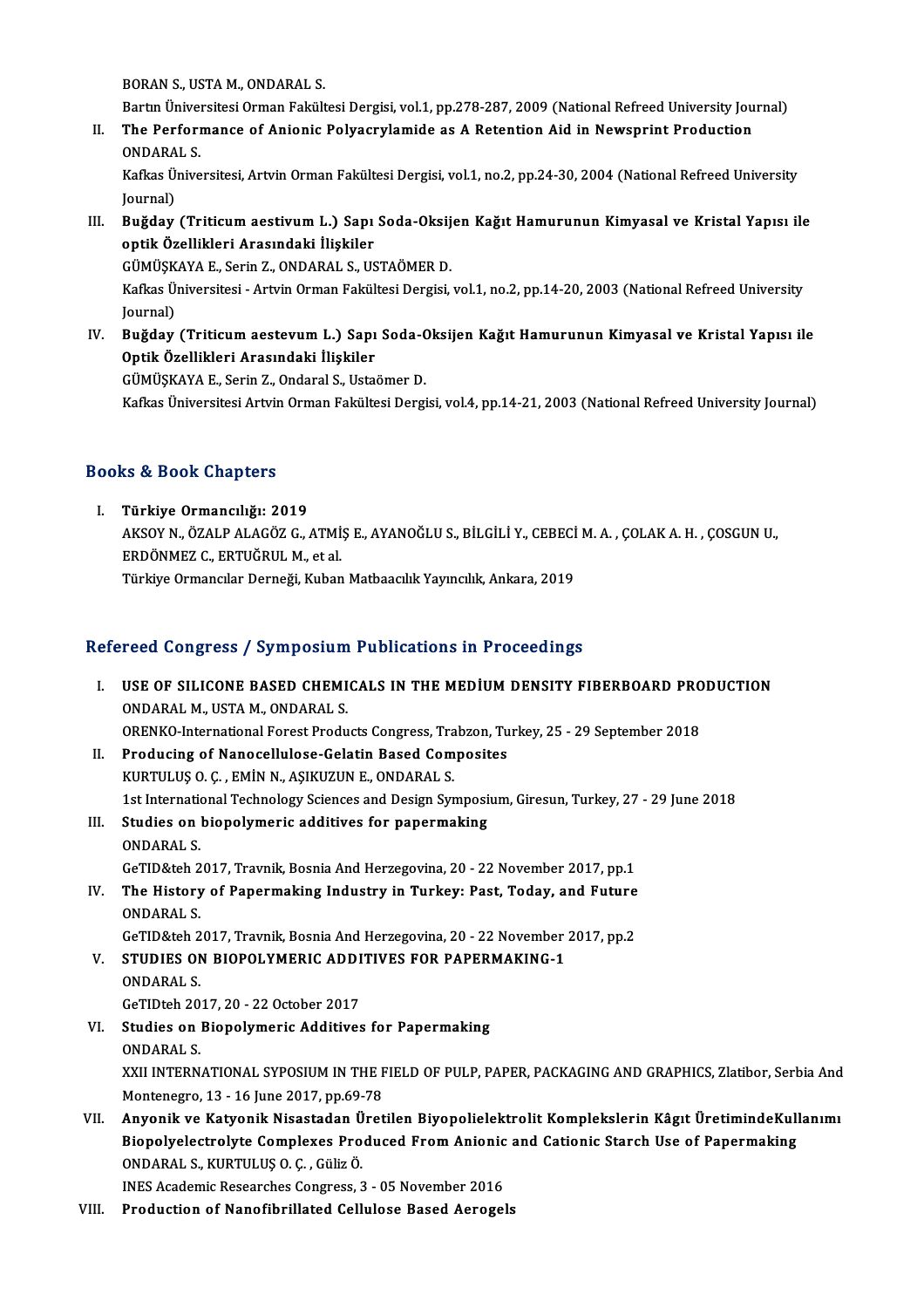KurtuluşO.Ç. ,ONDARAL S.,HocaoğluG.

1st International Academic Research Symposium, Antalya, Turkey, 3 - 05 November 2016, pp.3231-3237

# Kurtuluş O. Ç. , ONDARAL S., Hocaoğlu G.<br>1st International Academic Research Symposium, Antalya, Turkey<br>IX. NANOFIBRIL CELLULOSE BASED AEROGEL PRODUCTION NANOFIBRIL CELLULOSE BASED AEROGEL PRODUCTION<br>ONDARAL S., KURTULUŞ O. Ç. , Öztürk G.<br>INES Academic Researches Congress, 3 - 05 November 2016<br>Karboksimetil Solüloz ve Ni astadan Üretilen Bivonelis

1st International Academic Research Syr<br>**NANOFIBRIL CELLULOSE BASED AE**<br>ONDARAL S., KURTULUŞ O. Ç. , Öztürk G.<br>INES Academis Besearches Congress <sup>3</sup>

### ONDARAL S., KURTULUŞ O. Ç. , Öztürk G.<br>INES Academic Researches Congress, 3 - 05 November 2016<br>X. Karboksimetil Selüloz ve Ni astadan Üretilen BiyopolielektrolitKomplekslerin Kâğıt Üretiminde Kuru INES Academic Researches Congress, 3 - 05 |<br>Karboksimetil Selüloz ve Ni astadan Üre<br>Sağlamlık Kimyasalı OlarakKullanılması<br>FRCÜN M.E. ONDARAL S Karboksimetil Selüloz v<br>Sağlamlık Kimyasalı Ola<br>ERGÜN M.E., ONDARAL S.<br>2. Huslararası Multidisinlir 2.UluslararasıMultidisiplinerAvrasyaKongresi,11 -13 July2016

## ERGÜN M. E. , ONDARAL S.<br>2. Uluslararası Multidisipliner Avrasya Kongresi, 11<br>XI. Their Potential Applications In Papermaking<br>USTAM ONDARAL S 2. Uluslararası Multidi<br>Their Potential App<br>USTA M., ONDARAL S.<br>YY INTERNATIONAL S XX. INTERNATIONAL SYMPOSIUM IN THE FIELDS OF PULP, PAPER, PACKAGING AND GRAPHICS, Zlatibor, Serbia,<br>16 - 19 June 2015 USTA M., ONDARAL S. XX. INTERNATIONAL SYMPOSIUM IN THE FIELDS OF PULP, PAPER, PACKAGING AND GR.<br>16 - 19 June 2015<br>XII. Water Soluble Cationic Microgel: Their Potential Applications In Papermaking<br>USTA M. ONDARALS

# 16 - 19 June 2015<br>Water Soluble Catio<br>USTA M., ONDARAL S.<br>20 INTERNATIONAL S Water Soluble Cationic Microgel: Their Potential Applications In Papermaking<br>USTA M., ONDARAL S.<br>20 INTERNATIONAL SYMPOSIUM IN THE FIELDS OF PULP, PAPER, PACKAGING AND GRAPHICS, Zlatibor, Serbia USTA M., ONDARAL S.<br>20 INTERNATIONAL SYMPOSIUM IN THE FIELI<br>And Montenegro, 16 - 19 June 2015, pp.20-24<br>Surface Siring Of Baner With Silice (Banef

## 20 INTERNATIONAL SYMPOSIUM IN THE FIELDS OF PULP, I<br>And Montenegro, 16 - 19 June 2015, pp.20-24<br>XIII. Surface Sizing Of Paper With Silica/Paraffin Mixture<br>ONDARAL M. USTA M. Kurtulus O. G. ONDARAL S And Montenegro, 16 - 19 June 2015, pp.20-24<br>Surface Sizing Of Paper With Silica/Paraffin N<br>ONDARAL M., USTA M., Kurtuluş O. Ç. , ONDARAL S.<br>20th INTERNATIONAL SYMPOSIUM IN THE FIFL DS. Surface Sizing Of Paper With Silica/Paraffin Mixture<br>ONDARAL M., USTA M., Kurtuluş O. Ç. , ONDARAL S.<br>20th INTERNATIONAL SYMPOSIUM IN THE FIELDS OF PULP, PAPER, PACKAGING AND GRAPHICS, Zlatibor, Serbia<br>And Montenesus, 16, ONDARAL M., USTA M., Kurtuluş O. Ç. , ONDARA<br>20th INTERNATIONAL SYMPOSIUM IN THE FIE<br>And Montenegro, 16 - 19 June 2015, pp.15-20<br>Bionalyalastralyte Gamplayes, As A Banar 20th INTERNATIONAL SYMPOSIUM IN THE FIELDS OF PULP, PAPER<br>And Montenegro, 16 - 19 June 2015, pp.15-20<br>XIV. Biopolyelectrolyte Complexes As A Paper Strength Additive<br>ONDARALS, Frgün M.E., Hospočlu G. Kurtulus O.G., DEMIR G.

# And Montenegro, 16 - 19 June 2015, pp.15-20<br>Biopolyelectrolyte Complexes As A Paper Strength Additive<br>ONDARAL S., Ergün M. E. , Hocaoğlu G., Kurtuluş O. Ç. , DEMİR C., USTA M.<br>20th INTERNATIONAL SYMPOSUIM IN THE EIELDS OF Biopolyelectrolyte Complexes As A Paper Strength Additive<br>20th INTERNATIONAL SYMPOSIUM IN THE FIELDS OF PULP, PAPER, PACKAGING AND GRAPHICS, Zlatibor, Serbia<br>20th INTERNATIONAL SYMPOSIUM IN THE FIELDS OF PULP, PAPER, PACKA ONDARAL S., Ergün M. E. , Hocaoğlu G., Kurtulu<br>20th INTERNATIONAL SYMPOSIUM IN THE FIE<br>And Montenegro, 16 - 19 June 2015, pp.30-35<br>Cationis And Anionis Nanofshrillated Colli 20th INTERNATIONAL SYMPOSIUM IN THE FIELDS OF PULP, PAPER, PACK<br>And Montenegro, 16 - 19 June 2015, pp.30-35<br>XV. Cationic And Anionic Nanofibrillated Celluloses For Papermaking<br>Hogogžu: C. ONDARALS

# And Montenegro, 16 - 19 June 2015, pp.30-35<br>Cationic And Anionic Nanofibrillated Celluloses For<br>Hocaoğlu G., ONDARAL S.<br>FP1105 Workshop, Sen Sebastian, Spain, 26 - 27 May 2015 Cationic And Anionic Nanofibrillated Celluloses For I<br>Hocaoğlu G., ONDARAL S.<br>FP1105 Workshop, Sen Sebastian, Spain, 26 - 27 May 2015<br>Polyglastrolyte Compley, And Layer By Layer Teshnis

# Hocaoğlu G., ONDARAL S.<br>FP1105 Workshop, Sen Sebastian, Spain, 26 - 27 May 2015<br>XVI. Polyelectrolyte Complex And Layer By Layer Technique Of Starches<br>ONDARAL S. ERCÜN M. E. Hospoğlu G. ERSOY KALYONCU E. FP1105 Workshop, Sen Sebastian, Spain, 26 - 27 May 2015<br>Polyelectrolyte Complex And Layer By Layer Techniqu<br>ONDARAL S., ERGÜN M. E., Hocaoğlu G., ERSOY KALYONCU E. Polyelectrolyte Complex And Layer By Layer T<br>ONDARAL S., ERGÜN M. E. , Hocaoğlu G., ERSOY KALY<br>FP1105 Workshop, Sen Sebastian, 25 - 26 May 2015<br>CATIONIC AND ANIONIC NANOEIPPIJ ATED CEI

# ONDARAL S., ERGÜN M. E. , Hocaoğlu G., ERSOY KALYONCU E.<br>FP1105 Workshop, Sen Sebastian, 25 - 26 May 2015<br>XVII. CATIONIC AND ANIONIC NANOFIBRILATED CELLULOSES FOR PAPERMAKING<br>ONDARAL S. bossošlug FP1105 Workshop, Sen S<br>**CATIONIC AND ANION**<br>ONDARAL S., hocaoğlu g.<br>COST1205-10-11 March CATIONIC AND ANIONIC NAM<br>ONDARAL S., hocaoğlu g.<br>COST1205, 10 - 11 March 2015<br>The use of hionolyglostrolut ONDARAL S., hocaoğlu g.<br>COST1205, 10 - 11 March 2015<br>XVIII. The use of biopolyelectrolyte complexes in papermaking<br>ONDARAL S. Engün M. E. Hossoğlu C.

# COST1205, 10 - 11 March 2015<br>The use of biopolyelectrolyte com<br>ONDARAL S., Ergün M. E. , Hocaoğlu G.<br><sup>7th International Sumnesium on ADVA</sub></sup>

# The use of biopolyelectrolyte complexes in papermaking<br>ONDARAL S., Ergün M. E. , Hocaoğlu G.<br>7th International Symposium on ADVANCED TECHNOLOGIES FOR THE PULP, PAPER AND CORRUGATED BOARD<br>INDUSTRY Prasov Bomania 3 . 06 Sent ONDARAL S., Ergün M. E. , Hocaoğlu G.<br>7th International Symposium on ADVANCED TECHNOLOGIES F<br>INDUSTRY, Brasov, Romania, 3 - 06 September 2013, pp.10-15<br>Pionolymor complexes from shitosan and sarboxymeth. 7th International Symposium on ADVANCED TECHNOLOGIES FOR THE PULI<br>INDUSTRY, Brasov, Romania, 3 - 06 September 2013, pp.10-15<br>XIX. Biopolymer complexes from chitosan and carboxymethyl cellulose<br>Frgün M.E. Hospoğlu C. DEMİR

# INDUSTRY, Brasov, Romania, 3 - 06 September 2<br>Biopolymer complexes from chitosan and c<br>Ergün M. E. , Hocaoğlu G., DEMİR C., ONDARAL S.<br>9th Nanosgiange and Nanotachnology Conferenc Biopolymer complexes from chitosan and carboxymethyl cellulose<br>Ergün M. E. , Hocaoğlu G., DEMİR C., ONDARAL S.<br>9th Nanoscience and Nanotechnology Conference, Erzurum, Turkey, 24 - 28 June 2013, pp.5-10<br>Nanofibrillated cell

# Ergün M. E. , Hocaoğlu G., DEMİR C., ONDARAL S.<br>9th Nanoscience and Nanotechnology Conference, Erzurum, 7<br>XX. Nanofibrillated cellulose production and modification<br>0NDARAL S., Hocaoğlu G., Ergün M. E. 9th Nanoscience and Nanotechnology<br>Nanofibrillated cellulose producti<br>ONDARAL S., Hocaoğlu G., Ergün M. E.<br>9th Nanosciance and Nanotechnology Nanofibrillated cellulose production and modification<br>ONDARAL S., Hocaoğlu G., Ergün M. E.<br>9th Nanoscience and Nanotechnology Conference, Erzurum, Turkey, 24 - 28 June 2013, pp.24-28<br>Starsh based bionelymer sempleyes as dr

# ONDARAL S., Hocaoğlu G., Ergün M. E.<br>9th Nanoscience and Nanotechnology Conference, Erzurum, Turkey, 24 - 28 June 2013, pp.24-28<br>XXI. Starch based biopolymer complexes as dry strength additive Comparison with biopolymer mu 9th Nanoscience and Nanotechnology Conference, Erzurum, Turke<br>Starch based biopolymer complexes as dry strength additi<br>Ergün M. E. , Hocaoğlu G., KURTULUŞ O. Ç. , DEMİR C., ONDARAL S.<br>ABMAS 2012, Antalya Turkey, 24, ...29 Starch based biopolymer complexes as dry :<br>Ergün M. E. , Hocaoğlu G., KURTULUŞ O. Ç. , DEMİR<br>APMAS 2013, Antalya, Turkey, 24 - 28 April 2013<br>Production of Anjonia and Cationia Nanofib. Ergün M. E. , Hocaoğlu G., KURTULUŞ O. Ç. , DEMİR C., ONDARAL S.<br>APMAS 2013, Antalya, Turkey, 24 - 28 April 2013<br>XXII. Production of Anionic and Cationic Nanofibrilated celluloses: Adsorption Studies with Quartz Crystal<br>Mi

# APMAS 2013, Antalya, Turkey, 24 - 28 April 2<br>Production of Anionic and Cationic Nano<br>Microbalance with Dissipation (QCM-D)<br>Hogoeğlu C. Engün M.E. ONDARALS Production of Anionic and Cationi<br>Microbalance with Dissipation (QC<br>Hocaoğlu G., Ergün M. E. , ONDARAL S.<br><sup>2nd International Advances in Annlied</sub></sup> Microbalance with Dissipation (QCM-D)<br>1970 Hocaoğlu G., Ergün M. E. , ONDARAL S.<br>3rd International Advances in Applied Physics and Materials Science Congress, Antalya, Turkey, 24 - 28 April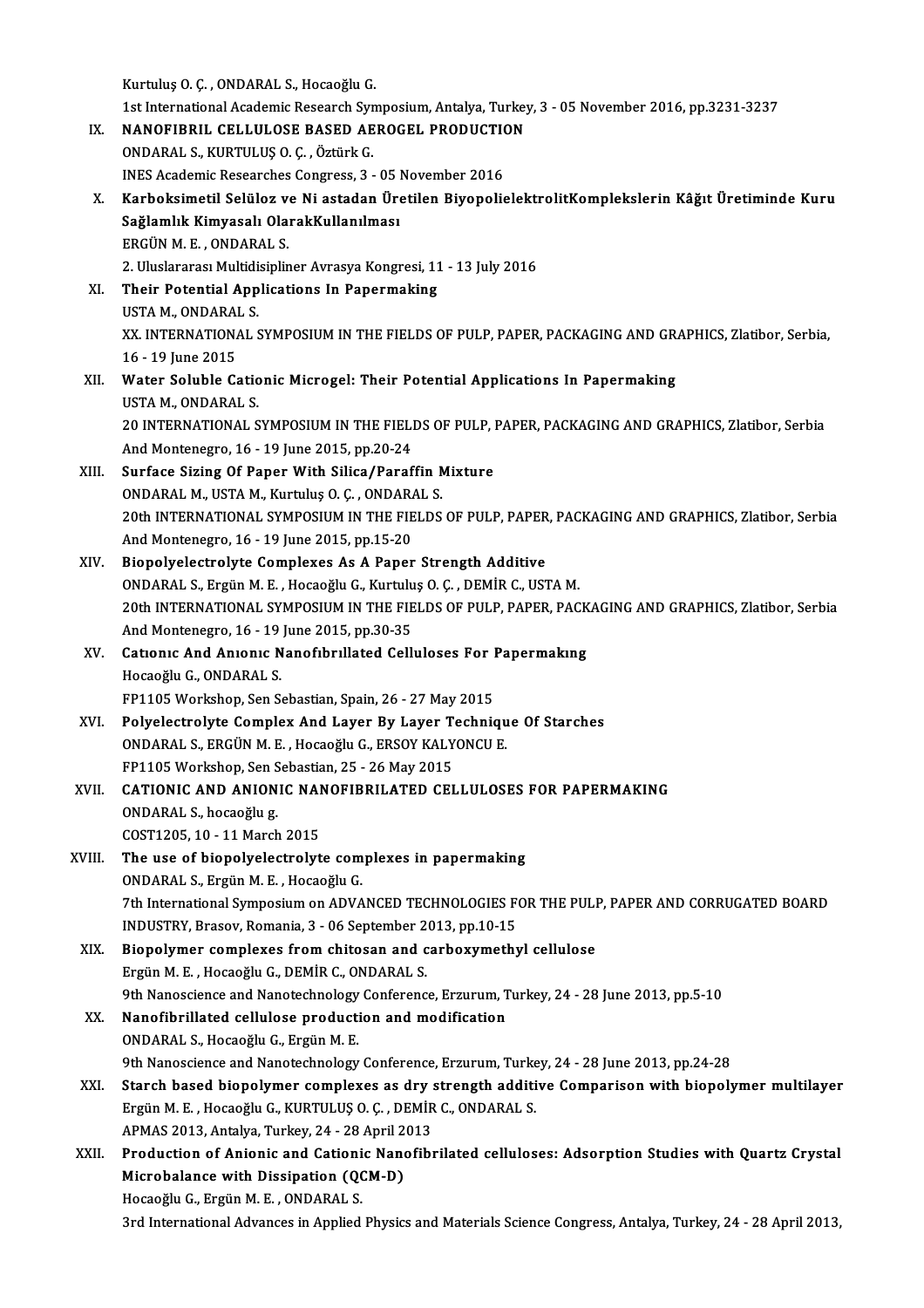|              | pp 40-45                                                                                                           |
|--------------|--------------------------------------------------------------------------------------------------------------------|
| XXIII.       | Starch-based biopolymer complexes as dry strength additive                                                         |
|              | Ergün M. E., Hocaoğlu G., Kurtuluş O. Ç., DEMİR C., ONDARAL S.                                                     |
|              | 3rd International Advances in Applied Physics and Materials Science Congress, Antalya, Turkey, 24 - 28 April 2013, |
|              | pp 36-38                                                                                                           |
| XXIV.        | The Adsorption and Conformational Properties of Polyelectrolyte Complexes on the Oppositely                        |
|              | <b>Charged Surface</b>                                                                                             |
|              | ONDARAL S., Ankerfors C., Wagberg L.                                                                               |
|              | 6. Nanoscience and Nanotechnology Conference, İzmir, Turkey, 15 - 18 June 2010, pp.45-48                           |
| XXV          | Adsorption of xyloglucan on model cellulose surfaces: Infuence of cellulose crystalinity and                       |
|              | molecular mass of the XG                                                                                           |
|              | Wagberg L., ONDARAL S., Brumer H.                                                                                  |
|              | 239th ACS National Meeting, San Francisco, United States Of America, 21 - 25 March 2010, pp.60-65                  |
| XXVI.        | PLS kontrol Ünitesi İlaveli Presle Farklı Pres Şartları Altında Üretilen MDF'lerin Bazı Fiziksel ve                |
|              | Mekanik Özellikleri                                                                                                |
|              | BORAN S., USTA M., ONDARAL S.                                                                                      |
|              | . Ulusal Batı Karadeniz Ormancılık Kongresi, Bartın, Turkey, 5 - 07 November 2009, pp.15-20                        |
| XXVII.       | M Adsorption of polyelectrolyte complexes to fibres and model surfaces and their influence on joint                |
|              | strength                                                                                                           |
|              | Ankerfors C., ONDARAL S., Ödberg L., Wagberg L., Carlen J., Persson M.                                             |
|              | 7TH INTERNATIONAL Paper and Coating Chemistry Symposium, Ontario, Belgium, 10 - 12 June 2009                       |
| XXVIII.      | Adsorption of polyelectrolyte complexes to fibres and model surfaces and their influence on joint                  |
|              | strength                                                                                                           |
|              | Ankerfors C., ONDARAL S., Ödberg L., Wagberg L., Carlen J., Persson M.                                             |
|              | 7TH INTERNATIONAL Paper and Coating Chemistry Symposium, Hamilton, Canada, 10 - 12 June 2009, pp.55-60             |
| XXIX.        | The synthesis of water soluble cross-linked polymers by dispersion polymerization                                  |
|              | ONDARAL S., USTA M., Gümüşderelioğlu M., Wagberg L.                                                                |
| XXX.         | Nordic Polymer Days, Stockholm, Sweden, 11 - 13 May 2008, pp 45-50<br>Nötral Kağıt Üretiminde Kolofan Yapıştırması |
|              | ONDARAL S. BORAN S. USTA M.                                                                                        |
|              | 1st International Non-wood Forest Products Symposium, Trabzon, Turkey, 1 - 04 November 2006, pp.75-79              |
| XXXI.        | Rosin Sizing Under Neutral Papermaking Conditions                                                                  |
|              | ONDARAL S., BORAN S., USTA M.                                                                                      |
|              | 1st International Non-wood Forest Products Symposium, Trabzon, Turkey, 1 - 04 November 2006, pp.10-15              |
| XXXII.       | Adsorption of Well-Characterised polyDiAllylDiMethylAmmoniumChloride (DADMAC) onto SiO2                            |
|              | <b>Surfaces From Water</b>                                                                                         |
|              | Wagberg L., Bo A., ENARSSON L., Larsson T., ONDARAL S.                                                             |
|              | 6th International Symposium on Polyelectrolytes, Dresden, Germany, 4 - 08 September 2006, pp.50-54                 |
| XXXIII.      | The Fixation of Dissolved and Colloidal Substances on Fiber and Silicon Oxide Surfaces with Cross-                 |
|              | Linked Poly(AM-co-DADMAC) Prepared by Dispersion Polymerization                                                    |
|              | ONDARAL S., USTA M., Gümüşderelioğlu M., Wagberg L.                                                                |
|              | 12th Meeting of the Pulp and Paper Industry of Southeast European countries, Brasov, Romania, 21 - 23              |
|              | September 2005, pp 45-50                                                                                           |
| <b>XXXIV</b> | Renkli kağıt üretim prosesleri ve spektrofotometrik yöntemle kağıt renginin belirlenmesi                           |
|              | ONDARAL S., USTAÖMER D., Yel H.                                                                                    |
|              | V.Ulusal Orman Fakülteleri Öğrenci Kongresi, Trabzon, Turkey, 29 April - 01 May 2004, pp.15-20                     |
| XXXV.        | A review of The Chemical Composition of Different Softwoods, Hardwoods and Agricultural Residues                   |
|              | SERİN Z., GÜMÜŞKAYA E., ONDARAL S.                                                                                 |
|              | XXXI. International Forestry Students Symposium, İstanbul, Turkey, 1 - 15 October 2003, pp.348-359                 |
| XXXVI.       | The Effects of White-Water System Closure on Efficiency of Retention Systems                                       |
|              | ONDARAL S., SERİN Z., GÜMÜŞKAYA E.                                                                                 |
|              |                                                                                                                    |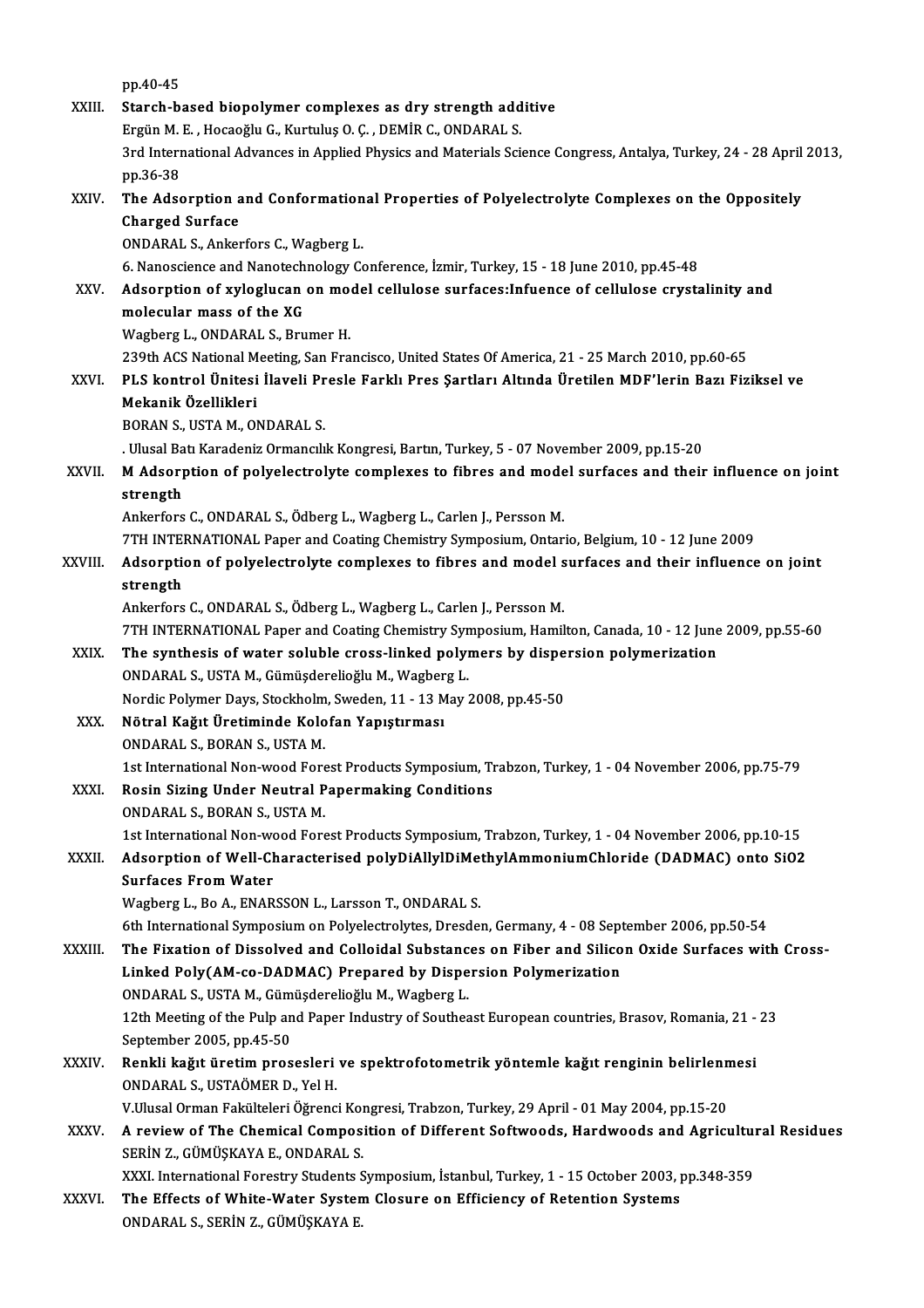XXXI. International Forestry Students Symposium, İstanbul, Turkey, 1 - 15 October 2003, pp.327-335<br>The Fine Structure of Colluloge in Hamn (Connebis estive J.) Boet Fibers During Oxganess

- XXXVII. The Fine Structure of Cellulose in Hemp (Cannabis sativa I.) Bast Fibers During Organosolv Pulping XXXI. International Forestry Students Symposium<br>The Fine Structure of Cellulose in Hemp (<br>USTA M., GÜMÜŞKAYA E., Serin Z., ONDARAL S.<br>12th International Symposium on Cellulose Che 13th International Symposium on Cellulose Chemistry and Technology, Iasi, Romania, 3 - 05 September 2003, pp.5-<br>10 USTA M., GÜMÜSKAYA E., Serin Z., ONDARAL S. 13th International Symposium on Cellulose Chemistry and Technology, Iasi, Romania, 3 - 05 September 2003, pp.5-<br>10<br>XXXVIII. The Fine Structure of Cellulose in Hemp (Cannabis sativa L.) Bast Fibers During Organosolv Pulping
- 10<br>The Fine Structure of Cellulose in Hemp ((<br>USTA M., GÜMÜŞKAYA E., SERİN Z., ONDARAL S.<br>12th International Sumnosium en Cellulose Chel The Fine Structure of Cellulose in Hemp (Cannabis sativa L.) Bast Fibers During Organosolv Pul<sub>l</sub><br>USTA M., GÜMÜŞKAYA E., SERİN Z., ONDARAL S.<br>13th International Symposium on Cellulose Chemistry and Technology, Iasi, Romani USTA M., GÜ<br>13th Interna<br>pp.124-130<br>The Imnert

13th International Symposium on Cellulose Chemist<br>pp.124-130<br>XXXIX. The Importance of Swelling for Papermaking<br>USTAÖMER D. Sorin Z. ONDARALS pp.124-130<br>The Importance of Swelling for 1<br>USTAÖMER D., Serin Z., ONDARAL S.<br>YYYI International Ferestry Students USTAÖMER D., Serin Z., ONDARAL S.<br>XXXI International Forestry Students Symposium, İstanbul, Turkey, 1 - 15 September 2003, pp.25-30

XL. The Effects ofWhite-Water SystemClosure on The Efficiency of Retention Systems ONDARAL S., Serin Z., GÜMÜŞKAYA E. The Effects of White-Water System Closure on The Efficiency of Retention Systems<br>ONDARAL S., Serin Z., GÜMÜŞKAYA E.<br>International Forestry Students Symposium, İstanbul, Turkey, 1 - 15 September 2003, pp.20-25<br>The Effects o

ONDARAL S., Serin Z., GÜMÜŞKAYA E.<br>International Forestry Students Symposium, İstanbul, Turkey, 1 - 15 September 2003, pp.20-25<br>XLI. The Effects of Various Stock Preparation Conditions on The Adsorption of Dye on Pulp International Forestry Students Symp<br>The Effects of Various Stock Prep<br>ONDARAL S., Ertaş M., USTAÖMER D.<br>YYYI International Forestry Students The Effects of Various Stock Preparation Conditions on The Adsorption of Dye on Pulp F<br>ONDARAL S., Ertaş M., USTAÖMER D.<br>XXXI International Forestry Students Symposium, İstanbul, Turkey, 1 - 15 September 2003, pp.16-20 XXXI International Forestry Students Symposium, İstanbul, Turkey, 1 - 15 September 2003, pp.16-20<br>Other Publications

- I. Nanofibrilated Cellulose for Papermaking r r abrications<br>Nanofibrilated Cellulose for Paperm<br>Kurtuluş O. Ç. , ONDARAL S., Hocaoğlu G.<br>Other nn 10 15 2015 Nanofibrilated Cellu<br>Kurtuluş O. Ç. , ONDAR<br>Other, pp.10-15, 2015<br>Polyolostrolyte Com
- Kurtuluş O. Ç., ONDARAL S., Hocaoğlu G.<br>Other, pp.10-15, 2015<br>II. Polyelectrolyte Complex And Layer By Layer Technique Of Starches<br>ONDARAL S. Ergün M. E., Hocaoğlu C. ERSOV KALVONCU E. Other, pp.10-15, 2015<br>Polyelectrolyte Complex And Layer By Layer Techniq<br>ONDARAL S., Ergün M. E. , Hocaoğlu G., ERSOY KALYONCU E.<br>Presentation nn 10,12, 2015 Polyelectrolyte Complex A<br>ONDARAL S., Ergün M. E., Hoo<br>Presentation, pp.10-13, 2015 ONDARAL S., Ergün M. E., Hocaoğlu G., ERSOY KALYONCU E.<br>Presentation, pp.10-13, 2015<br>III. Cationic And Anionic Nanofibrillated Celluloses For Papermaking<br>Hoseoğlu C. ONDARAL S.
- Presentation, pp.10-13, 2015<br>Cationic And Anionic Nano<br>Hocaoğlu G., ONDARAL S.<br>Presentation, pp.35-40, 2015 Cationic And Anionic Nano<br>Hocaoğlu G., ONDARAL S.<br>Presentation, pp.35-40, 2015<br>Carbowwrathylation as a B Hocaoğlu G., ONDARAL S.<br>Presentation, pp.35-40, 2015<br>IV. Carboxymethylation as a Pretreatment of Nanofibrillated Cellulose
- Presentation, pp.35-40, 2015<br>Carboxymethylation as a Pretreatme<br>Kurtuluş O. Ç. , ONDARAL S., Hocaoğlu G.<br>Presentation np.10.15, 2015 Carboxymethylation as a P<br>Kurtuluş O. Ç. , ONDARAL S., H<br>Presentation, pp.10-15, 2015<br>Cationis And Anionis None Kurtuluş O. Ç. , ONDARAL S., Hocaoğlu G.<br>Presentation, pp.10-15, 2015<br>V. Cationic And Anionic Nanofibrilated Celluloses For Papermaking<br>ONDARAL S. Hosaoğlu G.
- Presentation, pp.10-15, 20<br>Cationic And Anionic N<br>ONDARAL S., Hocaoğlu G.<br>Presentation nn 15-20-20 Cationic And Anionic Nano<br>ONDARAL S., Hocaoğlu G.<br>Presentation, pp.15-20, 2015 Presentation, pp.15-20, 2015<br>Supported Projects

**Supported Projects**<br>ONDARAL S., TUBITAK Project, Kağit Sektörü İçin Aldehit Uç Gruplu Mukavemet Arttirici Polimerlerin Geliştirilmesi, 2017<br>Centinues ONDARAL S<br>- Continues<br>ONDARAL S ONDARAL S., TUBITAK Project, Kağit Sektörü İçin Aldehit Uç Gruplu Mukavemet Arttirici Polimerlerin Geliştirilmesi, 2017<br>- Continues<br>ONDARAL S., TUBITAK Project, • The use of ethyl acetate (CH3COOCH2CH3) and ethyl lactate (

- Continues<br>ONDARAL S., TUBITAK Project, • The use of ethyl acetate (CH3COOCH2CH3) and ethyl lactate (CH3CHOHCOOC2H5) with<br>different catalysts in production of cellulose acetate, 2015 - 2017 ONDARAL S., TUBITAK Project, • The use of ethyl acetate (CH3COOCH2CH3) and ethyl lactate (CH3CHOHCOOC2H5) wit<br>different catalysts in production of cellulose acetate, 2015 - 2017<br>ONDARAL S., TUBITAK Project, Sinerjik Etkili

different catalysts in p<br>ONDARAL S., TUBITAl<br>Üretimi, 2014 - 2016<br>CÜMÜSKAVA E. OND. ONDARAL S., TUBITAK Project, Sinerjik Etkili Alkil Ketendimer Dispersiyonlarının Yerli Yardımcı Kimyasal Maddeler İle<br>Üretimi, 2014 - 2016<br>GÜMÜŞKAYA E., ONDARAL S., TUBITAK Project, Biyopolielektrolit Komplekslerin Üretimi

Üretimi, 2014 - 2016<br>GÜMÜŞKAYA E., ONDARAL S., TUBITAK Project, Biyopolielektrolit Komplekslerin Üretimi: Adsorpsiyon Özelliklerinin ve<br>Kağıt Üretiminde Bağlayıcı Olarak Performanslarının Araştırılması, 2011 - 2013